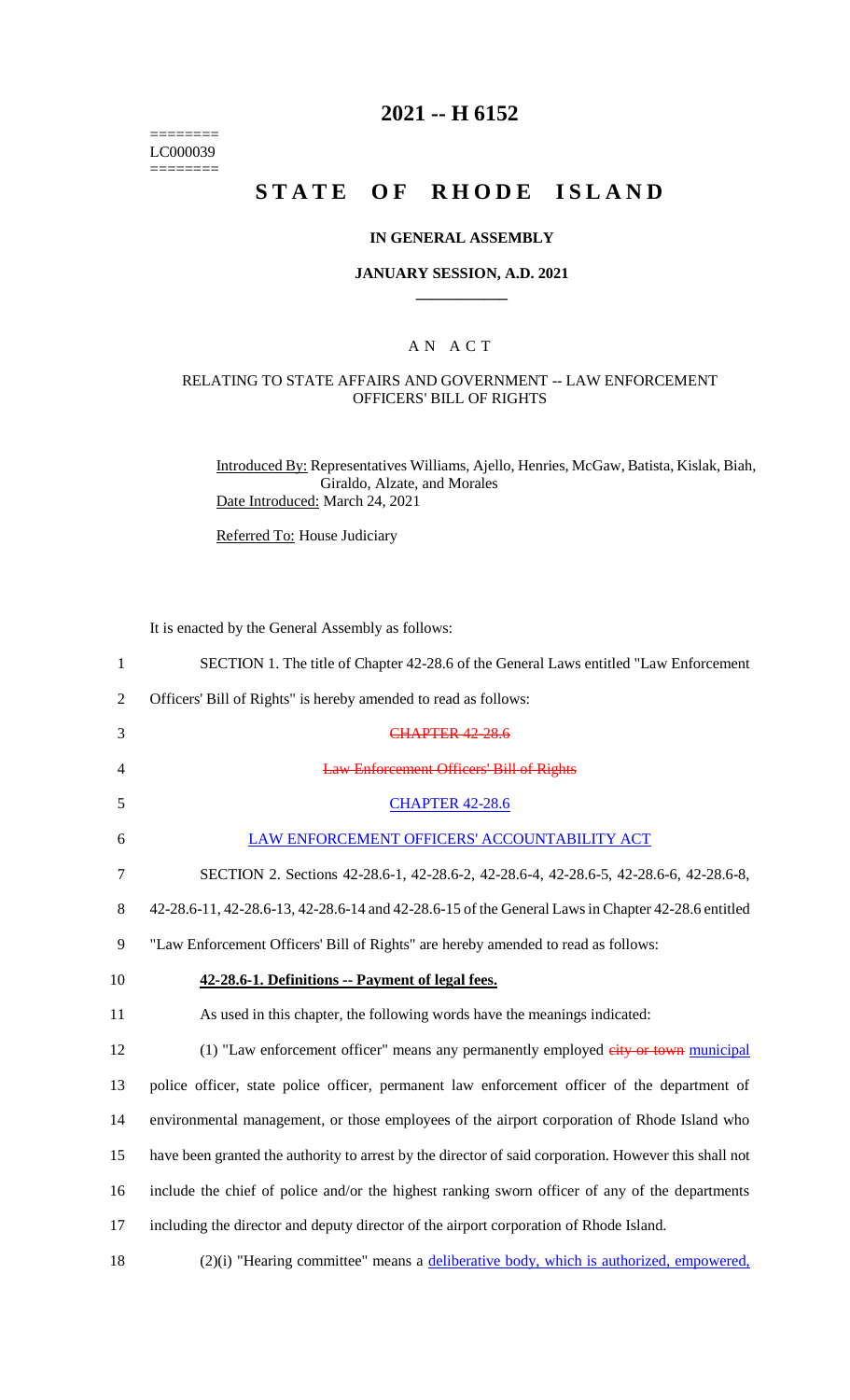1 and constituted as described herein to act in a quasi-judicial capacity to hear and decide whether a 2 law enforcement officer deserved discipline and, if so, what the appropriate measure of discipline 3 is. A hearing committee which is authorized to hold a hearing on a complaint against a law 4 enforcement officer and which consists shall consist of five (5) individuals, including three (3) two 5 (2) whom are active or retired law enforcement officers from within the state of Rhode Island, other 6 than chiefs of police, who have had no part in the investigation or interrogation of the law 7 enforcement officer. The committee shall be composed of  $t$ hree  $(3)$  five  $(5)$  members; : one member 8 selected by the chief or the highest ranking officer of the law enforcement agency, one member 9 selected by the aggrieved accused law enforcement officer and the third member shall be selected 10 by the other two  $(2)$  members. In the event that the other two  $(2)$  members are unable to agree 11 within five (5) days, then either member will make application to the presiding justice of the 12 superior court and the presiding justice shall appoint the third member who shall be an active law 13 enforcement officer., one member selected by the executive director of the Rhode Island League of 14 Cities and Towns, one member selected by the executive director of the Rhode Island commission 15 for human rights, and one member selected by the presiding justice of the superior court, the last 16 mentioned whom shall serve as chairperson of the hearing committee and be responsible to convene 17 the hearing committee, coordinate the hearing dates and locale, and preside as chairperson at the 18 hearing; provided however, that none of the last mentioned three (3) member selectees shall be 19 active or retired law enforcement officers, or active or former members of any labor organization 20 ("civilian selectees"). Any of the civilian selectees to the hearing committee member shall 21 immediately disclose to the presiding justice of the superior court any circumstance likely to give 22 rise to justifiable doubt as to said selectee's impartiality or independence, including any bias, 23 prejudice, financial or personal interest in the result or outcome of the hearing. Such obligation 24 shall remain in effect throughout the hearing. Upon written application by a majority of the hearing 25 committee, the presiding justice, in his or her discretion, may also appoint legal counsel to assist 26 the hearing committee. Any written application made under this subsection may take the form of a 27 letter to the presiding justice. When acting in response to any written application made under this 28 subsection, the presiding justice shall be acting in an administrative role and not exercising 29 traditional judicial authority of the superior court. 30 (ii) The law enforcement agency and the law enforcement officer under investigation, or 31 his or her labor organization, shall each be responsible to pay fifty percent (50%) of the legal fee

32 of the appointed legal counsel for the hearing committee; provided, however, that on motion written

33 application made by either party, the presiding justice shall have the authority to make a different

34 disposition as to what each party is required to pay toward the appointed legal counsel's legal fee.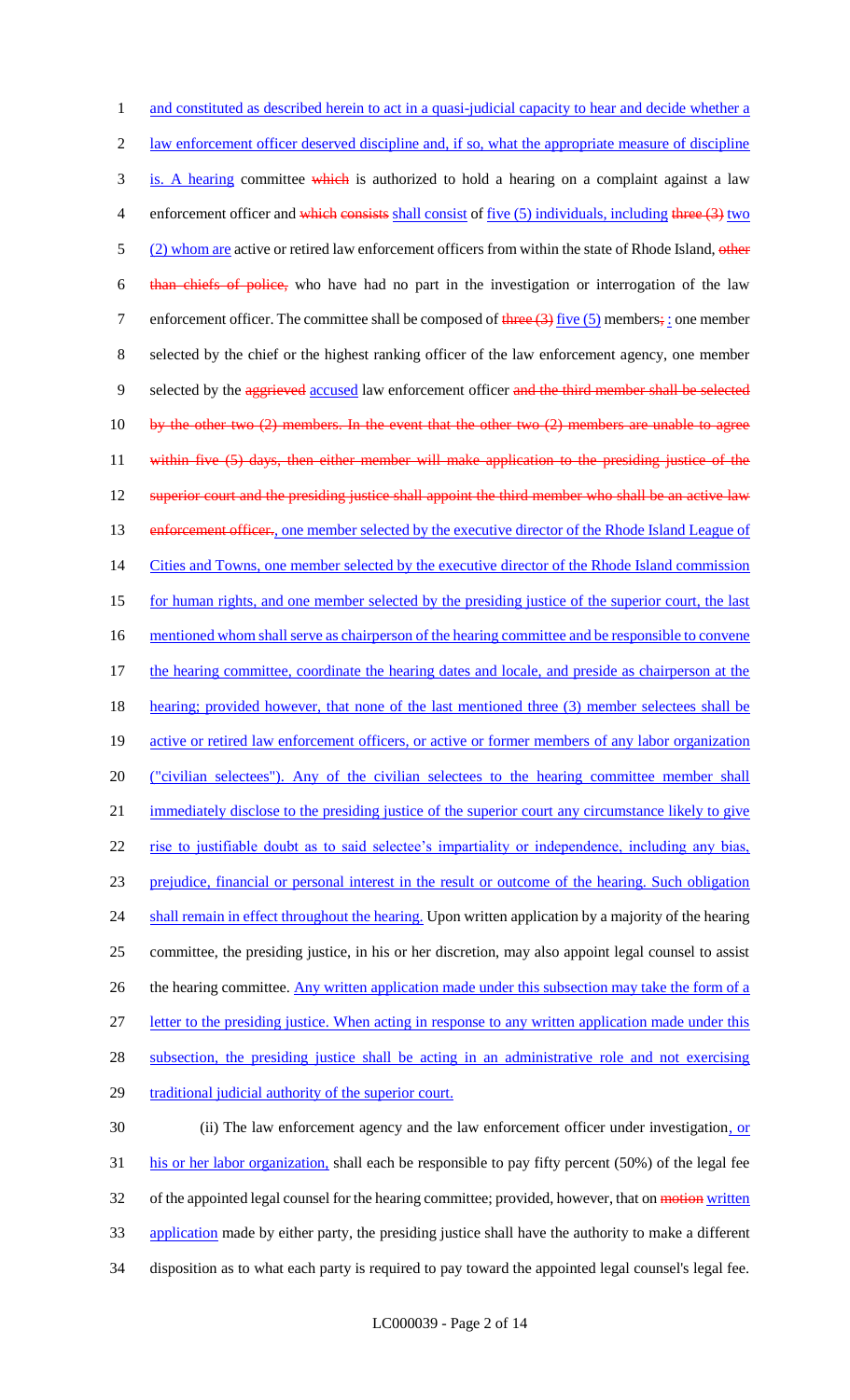1 Any written application made under this subsection may take the form of a letter to the presiding justice. When acting in response to any written application made under this subsection, the presiding justice shall be acting in an administrative role and not exercising traditional judicial authority of the superior court.

 (3) "Hearing" means any meeting in the course of an investigatory proceeding, other than an interrogation at which no testimony is taken under oath, conducted by a hearing committee for 7 the purpose of taking or adducing testimony or receiving evidence material to and probative of whether a law enforcement officer deserves discipline and, if so, what the appropriate discipline is.

# **42-28.6-2. Conduct of investigation.**

 Whenever a law enforcement officer is under investigation or subjected to interrogation by a law enforcement agency, for a non-criminal matter which could lead to disciplinary action, demotion, or dismissal, the investigation or interrogation shall be conducted under the following conditions:

 (1) The interrogation shall be conducted at a reasonable hour, preferably at a time when the law enforcement officer is on duty.

 (2) The interrogation shall take place at an office within the department previously designated for that purpose by the chief of police.

 (3) The law enforcement officer under interrogation shall be informed of the name, rank, and command of the officer in charge of the investigation, the interrogating officer, and all persons present during the interrogation. All questions directed to the officer under interrogation shall be asked by and through one interrogator.

 (4) No complaint against a law enforcement officer shall be brought before a hearing committee unless the complaint be duly sworn to before an official authorized to administer oaths.

 (5) The law enforcement officer under investigation shall, prior to any interrogating, be informed in writing of the nature of the complaint and of the names of all complainants.

 (6) Interrogating sessions shall be for reasonable periods and shall be timed to allow for such personal necessities and rest periods as are reasonably necessary.

 (7) Any law enforcement officer under interrogation shall not be threatened with transfer, dismissal, or disciplinary action.

 (8) If any law enforcement officer under interrogation is under arrest, or is likely to be placed under arrest as a result of the interrogation, he or she shall be completely informed of all his or her rights prior to the commencement of the interrogation.

 (9) At the request of any law enforcement officer under interrogation, he or she shall have the right to be represented by counsel of his or her choice who shall be present at all times during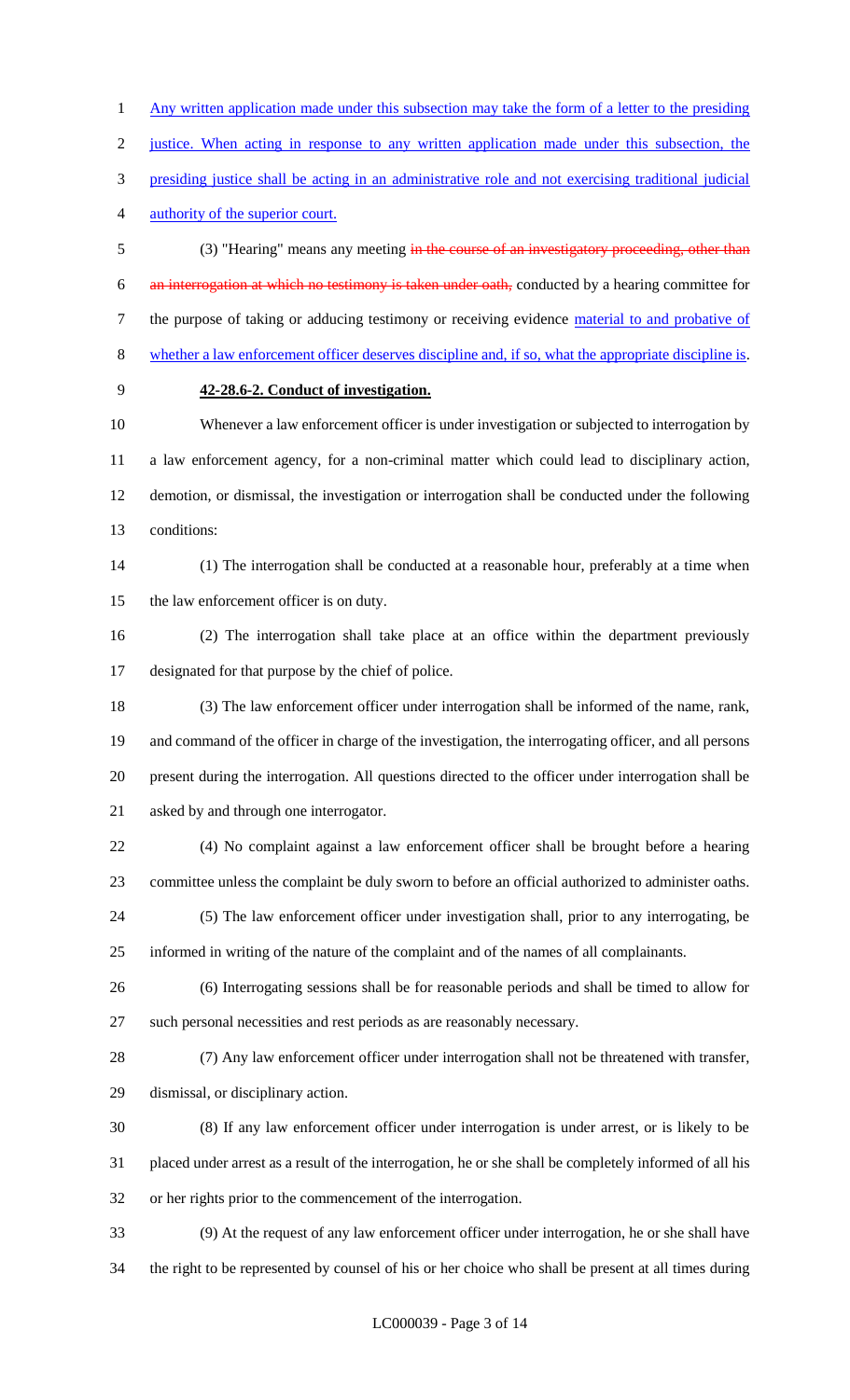1 the interrogation. The interrogation shall be suspended for a reasonable time until representation 2 can be obtained.

- 3 (10) No statute shall abridge nor shall any law enforcement agency adopt any regulation 4 which prohibits the right of a law enforcement officer to bring suit arising out of his or her duties 5 as a law enforcement officer.
- 6 (11) No law enforcement agency shall insert any adverse material into any file of the officer 7 unless the officer has an opportunity to review and receive a copy of the material in writing, unless 8 the officer waives these rights in writing.

9 (12) No public statement shall be made prior to a decision being rendered by the hearing 10 committee and no public statement shall be made if the officer is found innocent unless the officer 11 requests a public statement; provided, however, that this subdivision shall not apply if the officer 12 makes a public statement. The foregoing shall not preclude a law enforcement agency, in a criminal 13 matter, from releasing information pertaining to criminal charges which have been filed against a 14 law enforcement officer, the officer's status of employment and the identity of any administrative 15 charges brought against said officer as a result of said criminal charges.

16 (i) If a law enforcement agency's imposed discipline is less than termination, then the law 17 enforcement agency shall make no public statement about any charges against a law enforcement 18 officer until after a decision is rendered by the hearing committee, and even then, only if that 19 decision found that the law enforcement officer deserved some form of discipline. The prohibitions 20 contained herein do not apply to the law enforcement agency's defending or filing of any civil 21 action necessary to invoke the superior court's jurisdiction.

22 (ii) If a law enforcement agency's imposed discipline is termination, then the law 23 enforcement agency may make a limited public statement indicating that the law enforcement 24 officer's termination is sought, that a hearing committee will decide whether such is deserved after 25 conducting a quasi-judicial hearing, whether and what (if any) criminal charges have been brought 26 against the law enforcement officer, and that the law enforcement officer has (or has not) been 27 suspended during the pendency of the hearing. After the hearing committee has decided the charges 28 against the law enforcement officer, the law enforcement agency may make additional public 29 statements disclosing the charges, and the hearing committee's decision, and it may also release 30 the hearing committee's decision. The prohibitions contained herein do not apply to the law 31 enforcement agency's defending or filing of any civil action necessary to invoke the superior 32 court's jurisdiction. 33 (iii) In either subsection 12(i) or 12(ii) of this section, if a law enforcement officer makes

34 a public statement about the charges against him or her, then the law enforcement agency may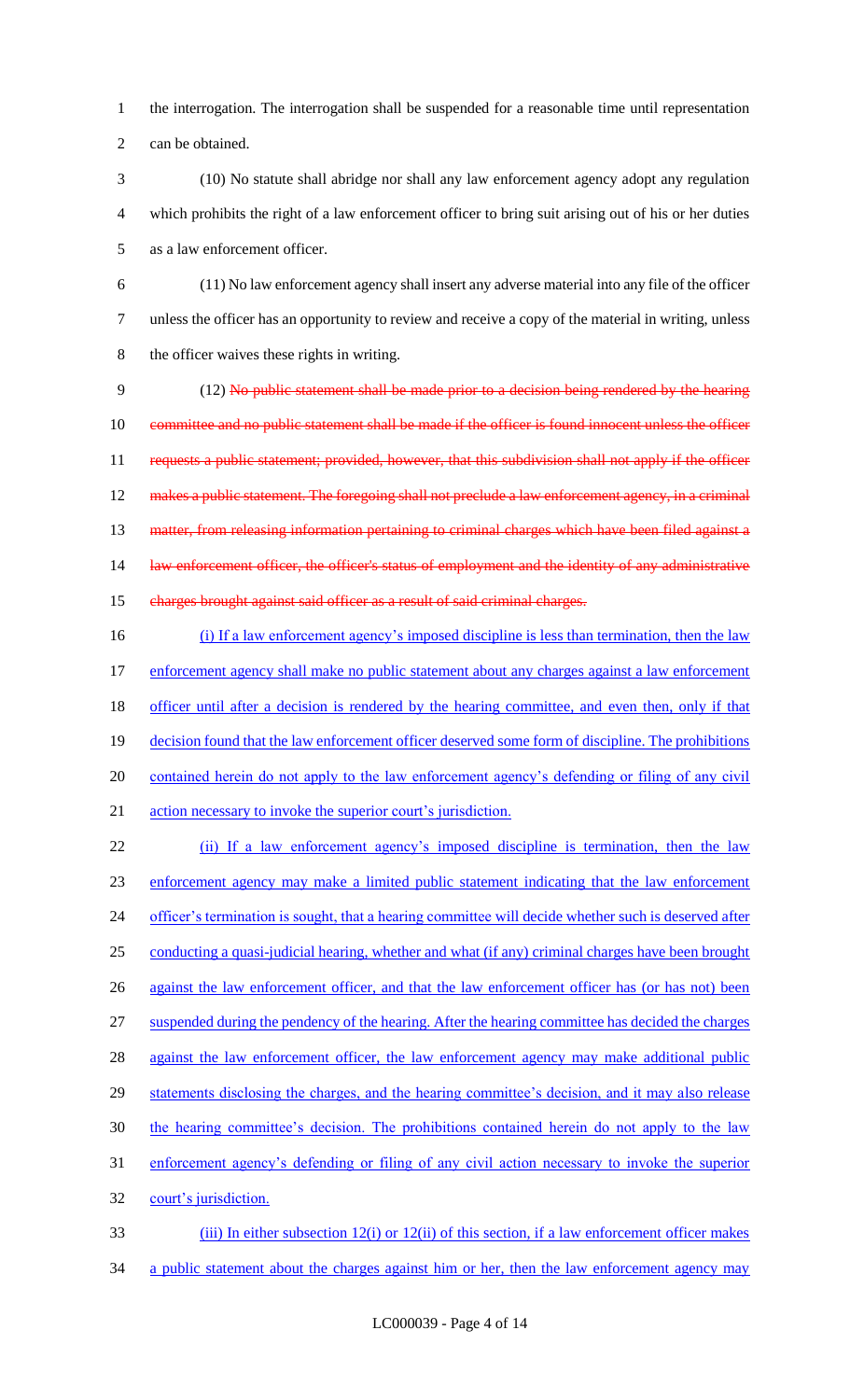- 1 respond with public statements of its own.
- 2 (iv) In a criminal matter, a law enforcement agency may make a public statement indicating 3 whether and what, if any, criminal charges have been filed against a law enforcement officer, the 4 officer's employment status and the identity of any administrative charges brought against the 5 officer as a result of or related to the criminal charges.
- 6 (13) No law enforcement officer shall be compelled to speak or testify before, or be

7 questioned by, any non-governmental agency.

# 8 **42-28.6-4. Right to hearing -- Notice request for hearing -- Selection of hearing**

9 **committee Imposition of discipline -- Right to hearing -- Notice request for hearing --** 10 **Selection of hearing committee.**

11 (a) If the investigation or interrogation of a law enforcement officer results in the 12 recommendation imposition of some employment disciplinary action, such as demotion, transfer, 13 dismissal, loss of pay, reassignment, suspension, termination, or similar action which would be 14 considered a punitive measure, then, before after having provided the officer with a pre-deprivation, 15 *Loudermill* hearing and taking such action, the law enforcement agency shall give notice to the law 16 enforcement officer that he or she is entitled to a hearing on the issues by, appealing such action 17 before a hearing committee. The law enforcement officer may be relieved of duty subject to § 42-18 28.6-13 of this chapter, and shall receive all ordinary pay and benefits as he or she would have if 19 he or she were not charged. Nothing herein shall be construed or implied to limit, impede or deter 20 a law enforcement agency from reassigning or transferring a law enforcement officer for 21 operational, performance deficiency or remedial training purposes.

22 Disciplinary action for violation(s) of departmental rules and/or regulations shall not be 23 instituted against a law enforcement officer under this chapter more than three (3) years after such 24 incident incident(s), event(s) or circumstance(s) warranting such action, except where such the 25 incident incident(s), event(s) or circumstance(s) involve involves a potential criminal offense, 26 whether or not charged or prosecuted, in which case disciplinary action under this chapter may be

27 instituted at any time within the statutory period of limitations for such offense offense(s).

28 (b) Notice under this section shall be in writing and shall inform the law enforcement 29 officer of the following:

- 30 (i) The nature of the charge(s) against him or her and, if known, the date(s) of the alleged 31 offense(s);
- 32 (ii) The recommended penalty discipline imposed;
- 33 (iii) The fact that he or she has five (5) days from receipt of the notice within which to 34 submit a written request for a hearing appealing the imposition of discipline; and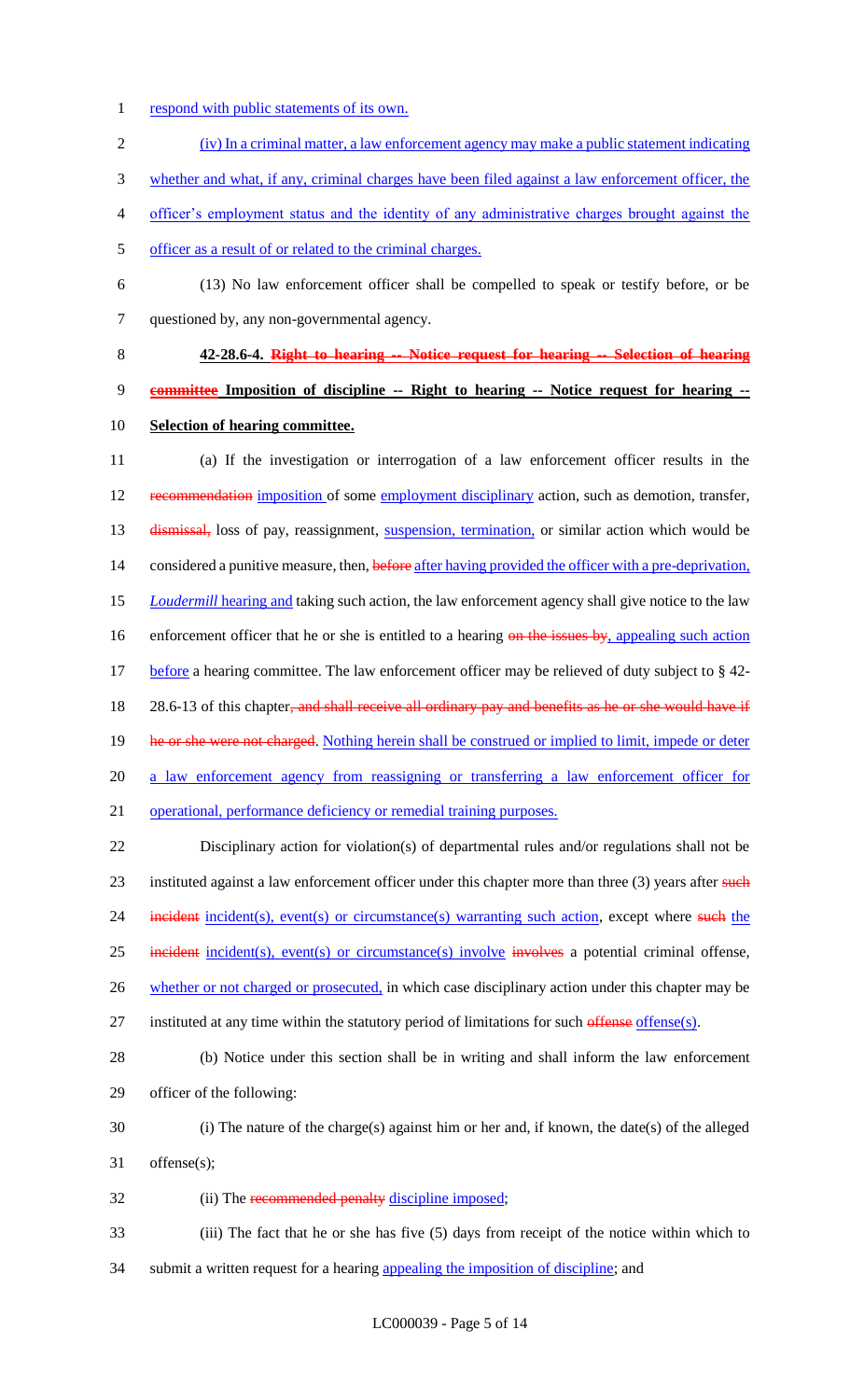1 (iv) The name and address of the officer to whom a written request for a hearing (and other 2 related written communications) should be addressed.

 (c) The law enforcement officer shall, within five (5) days of his or her receipt of notice given pursuant to subsection (b) herein, file a written request for a hearing appealing the imposition 5 of discipline with the officer designated in accordance with subdivision (b)(iv). Failure to file a written request for a hearing shall constitute a waiver of his or her right to a hearing under this chapter; provided, however, that the presiding justice of the superior court, upon petition and for good cause shown, may permit the filing of an untimely request for hearing.

 (d) The law enforcement officer shall provide the charging law enforcement agency with the name of one active or retired law enforcement officer to serve on the hearing committee, within five (5) days of the filing of his or her request for a hearing. Failure by the law enforcement officer to file his or her filing committee selection within the time period shall constitute a waiver of his or her right to a hearing under this chapter; provided, however, that the presiding justice of the superior court, upon petition and for good cause shown, may permit the filing of an untimely 15 hearing committee selection by the officer. The charging law enforcement agency may impose the 16 recommended penalty during the pendency of any such petition.

17 (e) The charging law enforcement agency shall provide the law enforcement officer with 18 the name of one active or retired law enforcement officer to serve on the hearing committee, within 19 five (5) days of its receipt of the officer's request for a hearing. Failure by the charging law 20 enforcement agency to file its hearing committee selection within that time period shall constitute 21 a dismissal of all charges against the law enforcement officer, with prejudice; provided, however, 22 that the presiding justice of the superior court, upon petition and for good cause shown, and may 23 permit the filing of an untimely hearing committee selection by the agency. Except as expressly 24 provided in § 42-28.6-13 of this chapter, no disciplinary action shall be taken against the officer by 25 virtue of the stated charges during the pendency of any such petition.

26 (f) Within five (5) days of the charging law enforcement agency's selection of a hearing 27 committee member, the hearing committee members selected by the officer and by the agency 28 shall:

29 (i) Jointly select a third hearing committee member, who shall serve as chairperson of 30 Jointly make written applications to the executive director of the Rhode Island League of Cities 31 and Towns, the executive director of the Rhode Island commission of human rights, and the 32 presiding justice of the superior court, advising them to make their respective selections to the 33 hearing committee with fifteen (15) calendar days of their respective receipts of said applications; 34 (ii) Petition the presiding justice of the superior court to select a third hearing committee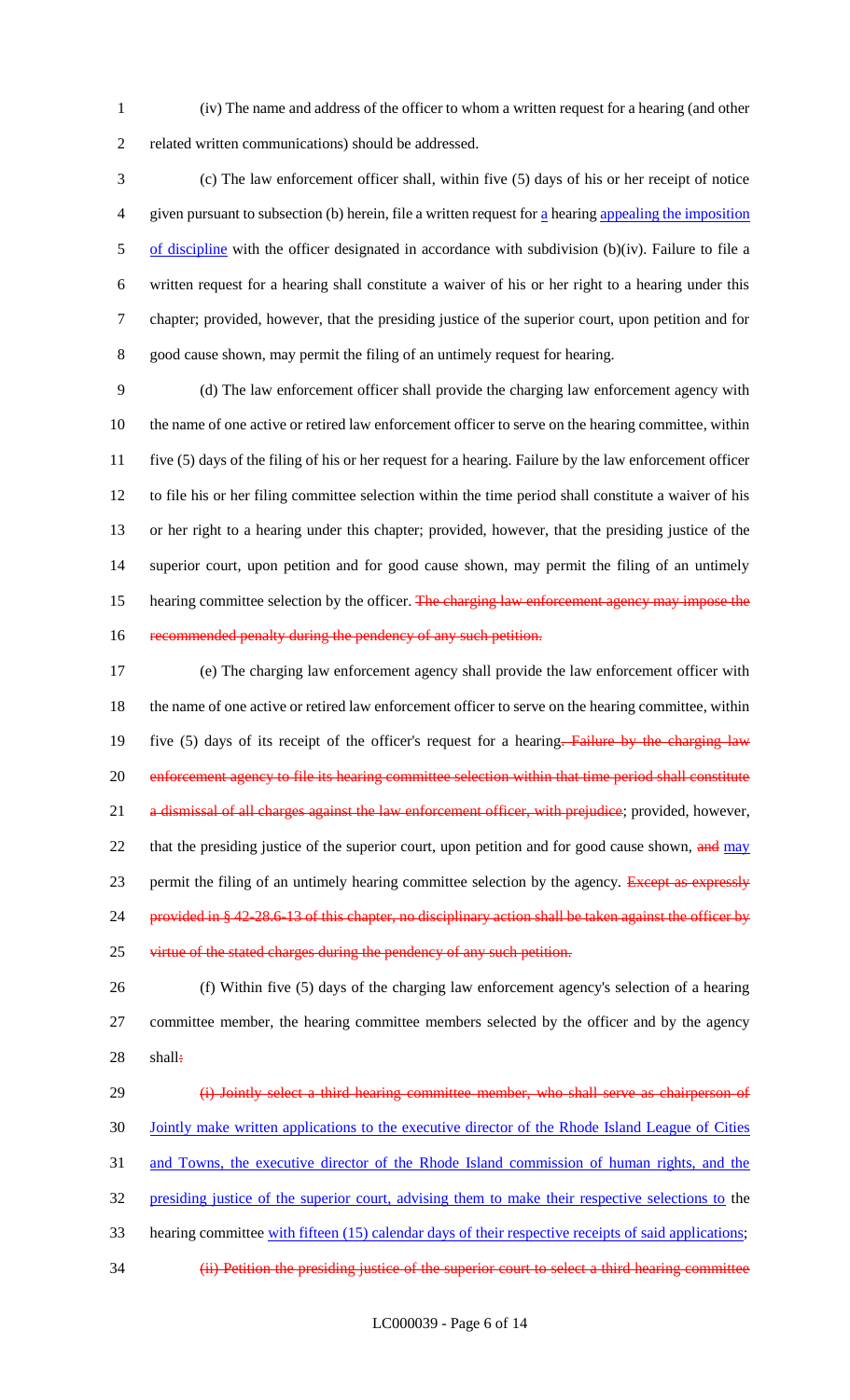- 1 member, who shall be an active law enforcement officer, and who shall serve as chairperson of the
- 2 hearing committee; or
- 

# 3 (iii) Agree to an extension of time, not to exceed thirty (30) days, for the selection of a third 4 hearing committee member.

 (g) Law enforcement officers selected to serve on a hearing committee under this chapter shall be relieved of duty for each day of actual hearing and shall be compensated by their respective agencies at their ordinary daily rate of pay for each day actually spent in the conduct of the hearing hereunder.

9 (h) Two (2) lists of active police officers available to serve as chairpersons of hearing 10 committees under this chapter shall be provided annually to the presiding justice of the superior 11 court. One list shall be provided by the Rhode Island Police Chiefs' Association; the other shall be 12 appointed, jointly, by the Fraternal Order of Police and the International Brotherhood of Police 13 Officers. In selecting officers to serve as chairpersons of hearing committees under this chapter, 14 the presiding justice shall alternate between the two (2) lists so provided. No collective bargaining 15 agreement (CBA) or contract entered into or made effective on or after July 1, 2021 shall contain 16 any provision modifying changing or contravening the provisions of this chapter. Any provision in 17 a CBA or contract modifying, changing or contravening the provisions of this chapter contained 18 within a CBA or contract entered into or made effective on or after July 1, 2021 shall be void as a

- 19 violation of public policy.
- 20 (i) Whenever a law enforcement officer faces disciplinary action as a result of criminal 21 charges, the provisions of subsections (c), (d), (e) and (f) shall be suspended pending the 22 adjudication of said criminal charges.
- 

# 23 **42-28.6-5. Conduct of hearing.**

 (a) The hearing shall be conducted by the hearing committee selected in accordance with § 42-28.6-4 of this chapter. Both the law enforcement agency and the law enforcement officer shall be given ample opportunity to present evidence and argument with respect to the issues involved. 27 Both may be represented by counsel. Upon petition and for good cause shown, the presiding justice 28 of the superior court may order a hearing under this chapter to be held in abeyance pending the outcome of any criminal investigation and/or criminal charges against a law enforcement officer.

 (b) The hearing shall be convened at the call of the chair; shall commence within thirty (30) days after the selection of a chairperson of the hearing committee; and shall be completed within sixty (60) days of the commencement of the hearing. The hearing committee shall render a written decision within thirty (30) days after the conclusion of the hearing. The time limits 34 established in this subsection may, upon written application, be extended by the presiding justice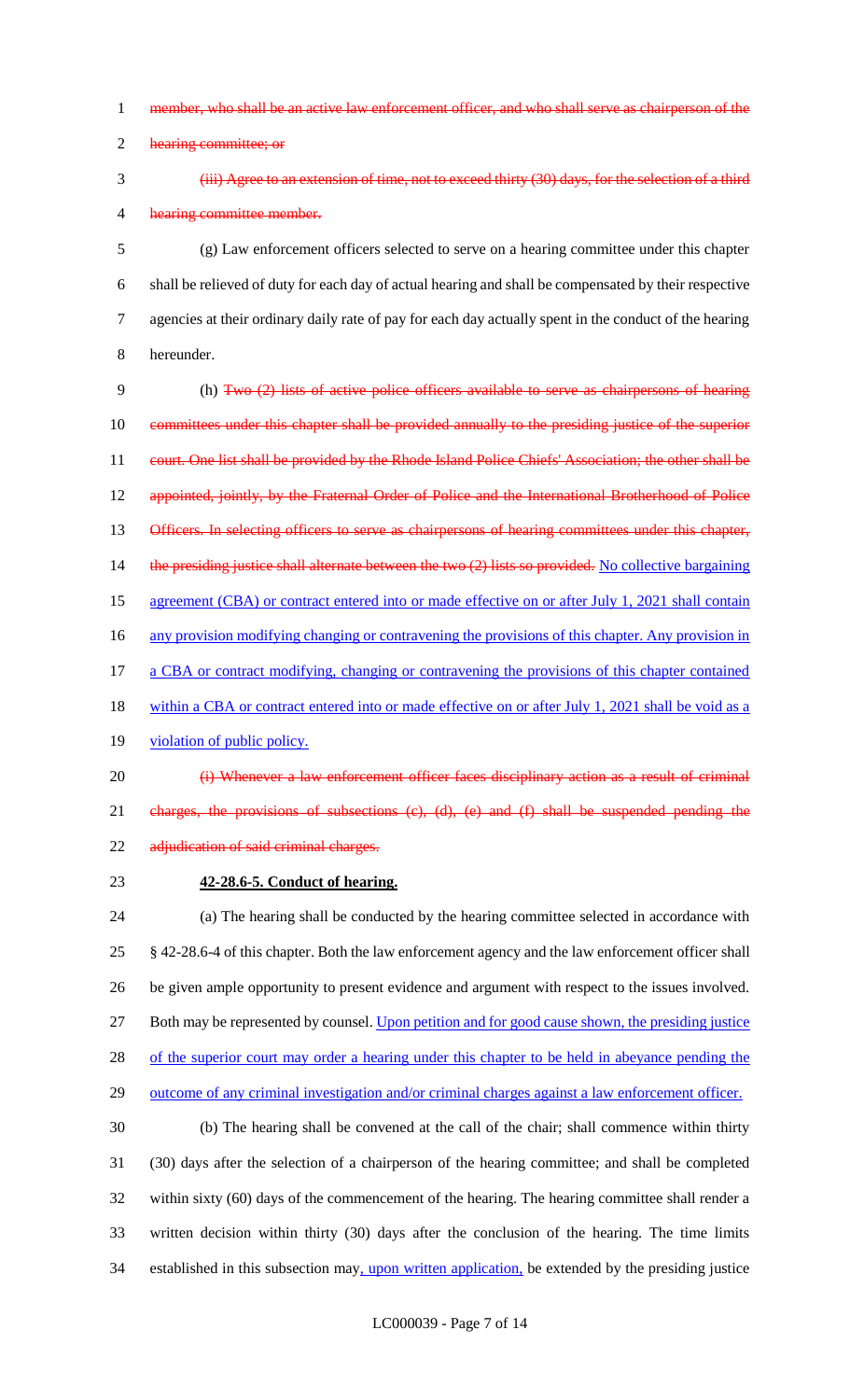| $\mathbf{1}$     | of the superior court for good cause shown. Any written application made under this subsection        |
|------------------|-------------------------------------------------------------------------------------------------------|
| $\overline{2}$   | may take the form of a letter to the presiding justice. When acting in response to any written        |
| 3                | application made under this subsection, the presiding justice shall be acting in an administrative    |
| 4                | role and not exercising traditional judicial authority of the superior court.                         |
| 5                | (c) Not less than ten $(10)$ days prior to the first hearing date, the charging law enforcement       |
| 6                | agency shall provide to the law enforcement officer:                                                  |
| $\boldsymbol{7}$ | (i) A list of all witnesses, known to the agency at that time, to be called by the agency to          |
| $8\,$            | testify at the hearing;                                                                               |
| 9                | (ii) Copies of all written and/or recorded statements by such witnesses in the possession of          |
| 10               | the agency; and                                                                                       |
| 11               | (iii) A list of all documents and other items to be offered as evidence at the hearing.               |
| 12               | (d) Not less than five (5) days prior to the first hearing date, the law enforcement officer          |
| 13               | shall provide to the charging law enforcement agency: a list of all witnesses, known to the officer   |
| 14               | at that time, to be called by the officer to testify at the hearing.                                  |
| 15               | (1) A list of all witnesses, known to the officer at that time, to be called by the officer to        |
| 16               | testify at the hearing:                                                                               |
| 17               | (2) Copies of all written and/or recorded statements by such witnesses in the possession of           |
| 18               | the officer; and                                                                                      |
| 19               | (3) A list of all documents and other items to be offered as evidence by the officer at the           |
| 20               | hearing.                                                                                              |
| 21               | (e) Failure by either party to comply with the provisions of subsections (c) and (d) of this          |
|                  |                                                                                                       |
| 22               | section shall result in the exclusion from the record of the hearing of testimony and/or evidence not |
| 23               | timely disclosed in accordance with those subsections. If the agency or the officer fails to comply   |
| 24               | with the provisions of subsections (c) and (d) of this section, then, upon the request of the other   |
| 25               | party, the hearing committee shall examine and balance four (4) factors in assessing a discretionary  |
| 26               | sanction, if any:                                                                                     |
| 27               | (1) The reason for the non-disclosure;                                                                |
| 28               | (2) The extent of prejudice to the opposing party;                                                    |
| 29               | (3) The feasibility of rectifying that prejudice by a continuance; and                                |
| 30               | (4) Any other relevant factors.                                                                       |
| 31               | The permissible sanctions the hearing committee may impose are: exclusion of a witness                |
| 32               | from testifying; exclusion of a witness from testifying about certain matters; and exclusion of       |
| 33               | written and/or recorded statements, documents, or other items from evidence; provided however,        |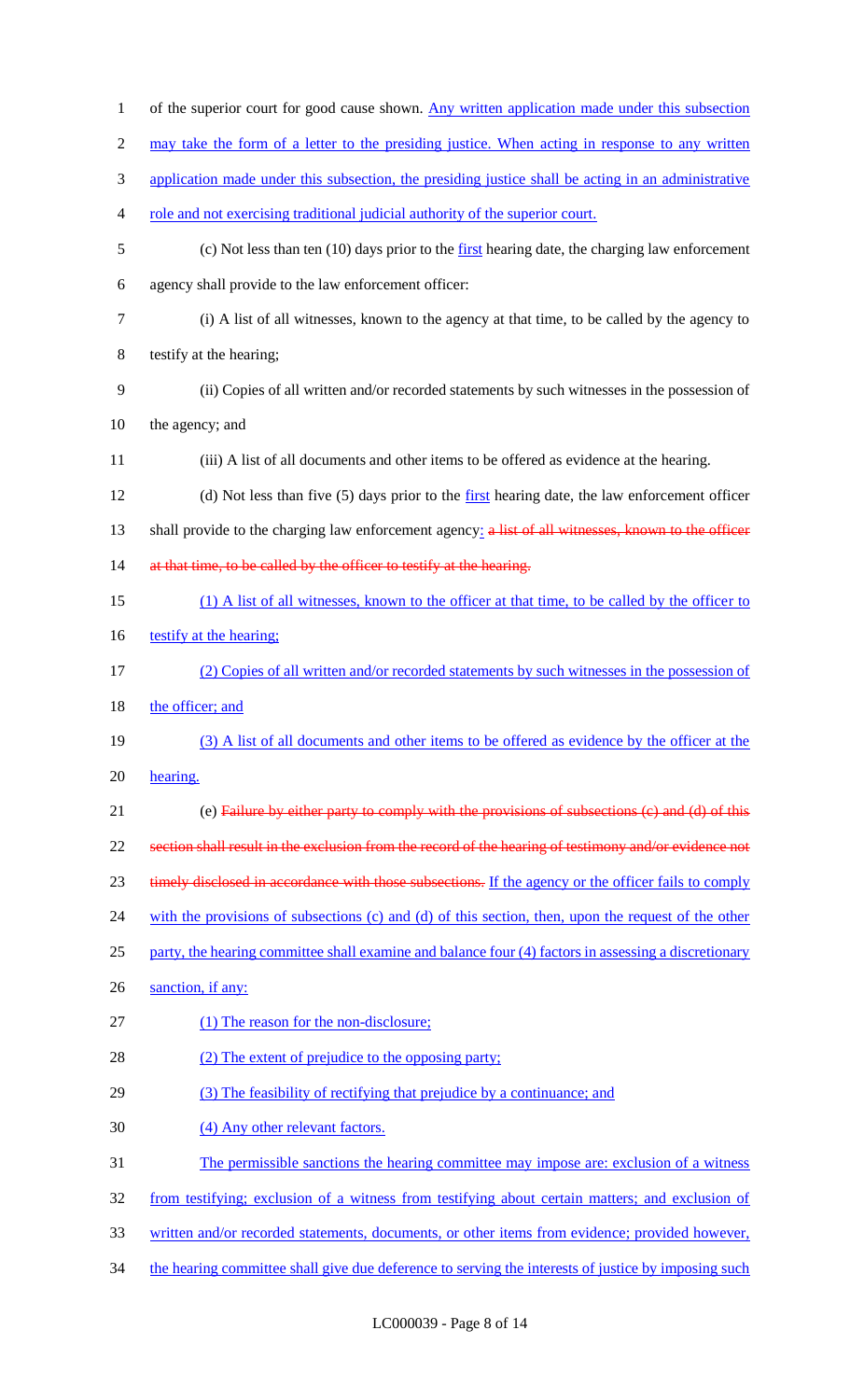sanctions rarely and sparingly, permitting evidence to be adduced liberally, absent a compelling

public interest to the contrary.

#### **42-28.6-6. Evidence at hearing -- Hearing record.**

 (a) Evidence which possesses probative value commonly accepted by reasonable and prudent persons in the conduct of their affairs shall be admissible and shall be given probative effect. The hearing committee conducting the hearing shall give effect to the rules of privilege recognized by law, and may exclude incompetent, irrelevant, immaterial, and unduly repetitious evidence. All records and documents which any party desires to use shall be offered and made part of the record.

 (b) No statements, documents and/or other evidence and no copies of any statements, documents and/or other evidence shall be presented to the hearing committee prior to the hearing.

 (c) All proceedings before the hearing committee shall be recorded by stenographic record, 13 the expense of which shall be borne equally by the charging law enforcement agency and the 14 accused officer or his or her labor organization. A copy of the record shall be provided to the law enforcement officer or his or her attorney or representative of record upon request.

#### **42-28.6-8. Witness fees.**

 Witness fees and mileage, if claimed, shall be allowed the same as for testimony in the superior court. Witness fees, mileage, and the actual expenses necessarily incurred in securing attendance of witnesses and their testimony shall be itemized, and shall be paid by the law 20 enforcement agency if the officer is ultimately found innocent of all charges.

#### **42-28.6-11. Decisions of hearing committee.**

 (a) The hearing committee shall be empowered to sustain, modify in whole or in part, or 23 reverse the complaint or charges of the investigating authority law enforcement agency, as provided 24 in § 42-28.6-4; provided however, the hearing committee shall give complete deference to the discipline imposed by the chief of police, and is not empowered to modify it to any degree or extent, 26 unless it finds, by clear and convincing evidence, that the imposition of employment disciplinary action, such as demotion, transfer, loss of pay, reassignment, suspension or termination was 28 arbitrary and capricious. If the investigation determines that a law enforcement officer willfully 29 committed or engaged in any behavior involving or constituting excessive force, violence, falsification or untruthfulness in making or submitting any report, witness statement, narrative or 31 other document, theft of any kind, misuse of department equipment, including deliberate failure to 32 activate body worn cameras, or engaged in a hate crime, or racist or biased behavior, the chief of police shall terminate said law enforcement officer's employment; and if a hearing committee sustains any charges of committing or engaging in such behavior, in addition to termination of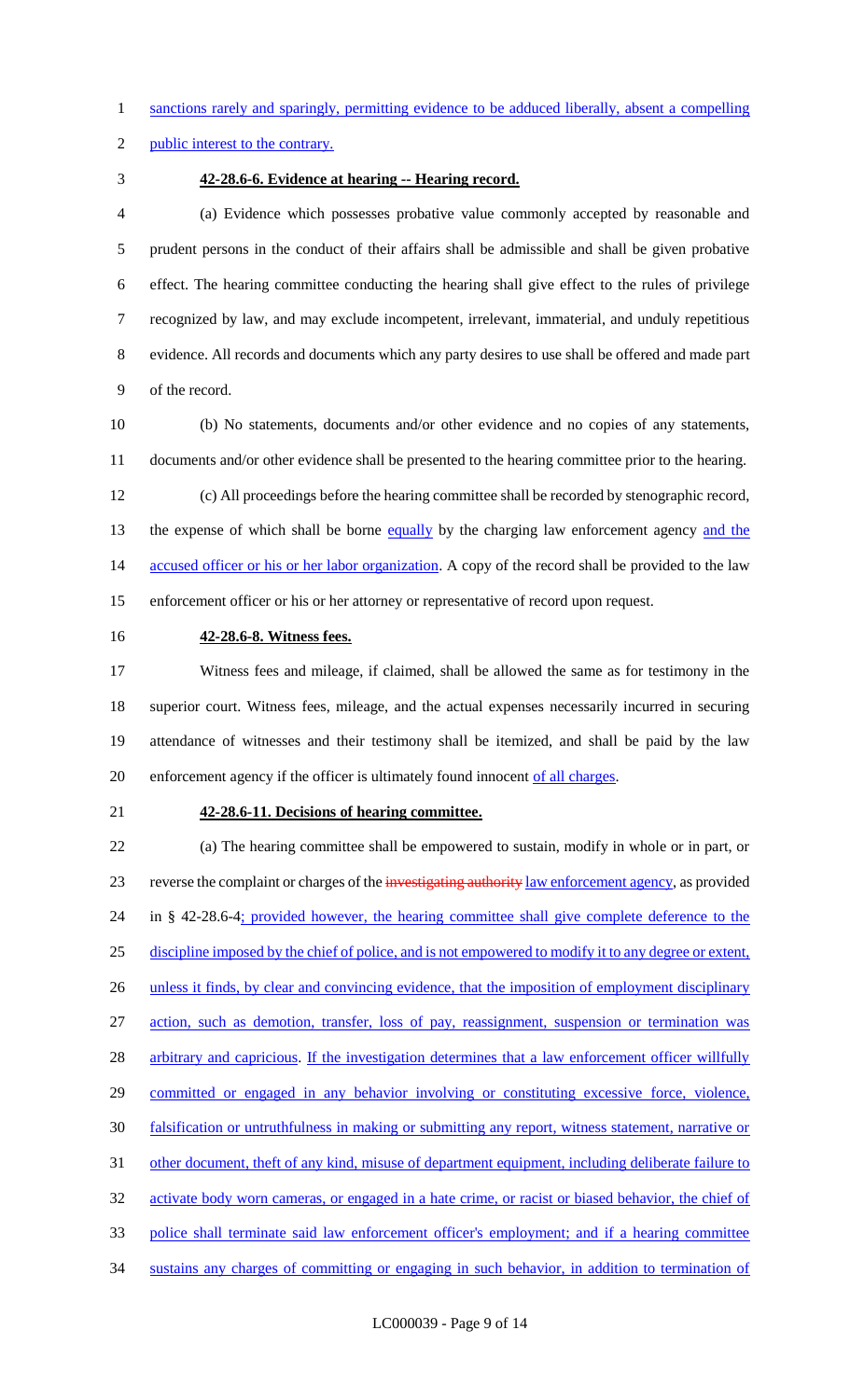1 employment, the law enforcement officer's pension, retirement and all other post-employment benefits shall be revoked and divested, in toto, by the appropriate pension plan administrator,

3 retirement board or such other authority having jurisdiction over said pension, retirement and all

other post-employment benefits.

 (b) Any decision, order, or action taken as a result of the hearing shall be in writing and shall be accompanied by findings of fact. The findings shall consist of a concise statement upon each issue in the case. Copies of the decision or order and accompanying findings and conclusions shall be delivered or mailed promptly to the law enforcement officer or to his or her attorney or representative of record and to the law enforcement agency or to its attorney or representative of record.

 (c) In any proceeding under this chapter, it shall be the burden of the charging law enforcement agency to prove, by a fair preponderance of the evidence, that the law enforcement officer is guilty of the offense(s) or violation(s) of which he or she is accused.

#### **42-28.6-13. Suspensions.**

 (a) The provisions of this chapter are not intended to prohibit suspensions by the chief or the highest ranking officer of the law enforcement agency.

 (b) Summary punishment of two (2) days' suspension without pay may be imposed for 18 minor violations of departmental rules and regulations. Appeals of suspension under this subsection 19 shall be subject to the grievance provisions of any applicable collective bargaining agreement. 20 Discipline of one to up to thirty (30) days' suspension without pay may be imposed upon a law enforcement officer for any violation(s) of departmental rules and regulations, and is not subject to 22 this chapter's provisions pertaining to the filing of a civil action, notice, and hearings before a hearing committee. However, suspensions under this subsection may be subject to the grievance and arbitration provisions of any applicable collective bargaining agreement if it expressly allows for such; provided however, that an arbitrator shall give complete deference to the suspension 26 imposed by the chief of police, and is not empowered to modify it to any degree or extent, unless he or she finds, by clear and convincing evidence, that the imposition of said suspension was 28 arbitrary and capricious.

 (c) Suspension may be imposed by the chief or the highest ranking sworn officer of the law enforcement agency when the law enforcement officer is under investigation for a criminal felony matter. Any suspension shall consist of the law enforcement officer being relieved of duty, and he or she shall receive all ordinary pay and benefits as he or she would receive if he or she were not suspended. Suspension under this subsection shall not exceed one hundred eighty (180) days.

(d) Suspension may be imposed by the chief or highest ranking sworn officer of the law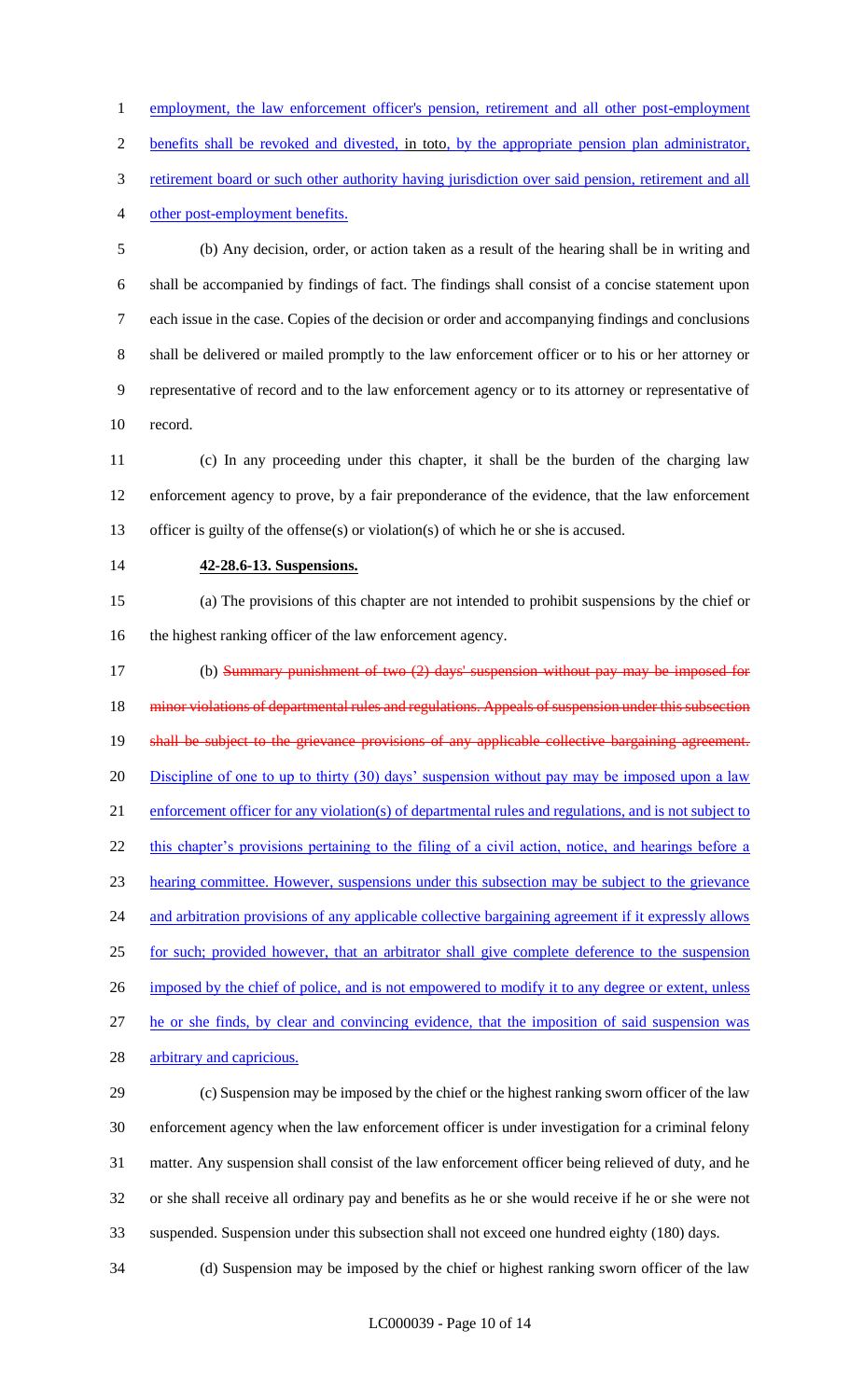1 enforcement agency when the law enforcement officer in under investigation for a misdemeanor 2 criminal matter. Any such suspension shall consist of the law enforcement officer being relieved 3 of duty, and he or she shall receive all ordinary pay and benefits as he or she would receive if he or 4 she were not suspended. Suspension under this subsection shall not exceed thirty (30) days; 5 provided, however, that if an officer is charged with a misdemeanor offense the chief or highest 6 ranking sworn officer of the law enforcement agency may continue said suspension with without 7 pay up to a total of one hundred and eighty (180) days. If the disposition of the criminal matter does 8 not take place within one hundred eighty (180) days of the commencement of such suspension, the 9 law enforcement officer may continue to be suspended without pay and benefits; provided, 10 however, that the officer's entitlement to such medical insurance, dental insurance, disability 11 insurance and life insurance as is available to all other officers within the agency shall not be 12 suspended. The law enforcement officer may petition the presiding justice of the superior court for 13 a stay of the suspension without pay, and such stay shall be granted upon a showing that said delay 14 in the criminal disposition was outside the law enforcement officer's control. In the event the law 15 enforcement officer is acquitted of any misdemeanor related thereto, the officer shall be forthwith 16 reinstated and reimbursed all salary and benefits that have not been paid during the suspension 17 period.

18 (e) Suspension may be imposed by the chief or highest ranking sworn officer of the law 19 enforcement agency when the law enforcement officer is under investigation for a noncriminal 20 matter. Any such suspension shall consist of the law enforcement officer being relieved of duty, 21 and he or she shall receive all ordinary pay and benefits as he or she would receive if he or she were 22 not suspended. Suspension under this subsection shall not exceed fifteen (15) thirty (30) calendar 23 days; provided however, that such a suspension may be extended for ten (10) calendar days should 24 additional time be reasonably necessary to complete such an investigation or any other time frame 25 established under the provisions of any applicable collective bargaining agreement. 26 (f) Suspension may be imposed by the chief or highest ranking sworn officer of the law

27 enforcement agency upon receipt of notice or disciplinary action in accordance with § 42-28.6-4(b) 28 of this chapter in which termination or demotion is the recommended punishment. Any such 29 suspension shall consist of the law enforcement officer being relieved of duty, and he or she shall 30 receive all ordinary pay and benefits as he or she would receive if he or she were not so suspended. 31 (g) Any law enforcement officer who is charged, indicted or informed against for a felony 32 or who is convicted of and incarcerated for a misdemeanor may be suspended without pay and 33 benefits at the discretion of the agency or chief or highest ranking sworn officers; provided, 34 however, that the officer's entitlement to medical insurance, dental insurance, disability insurance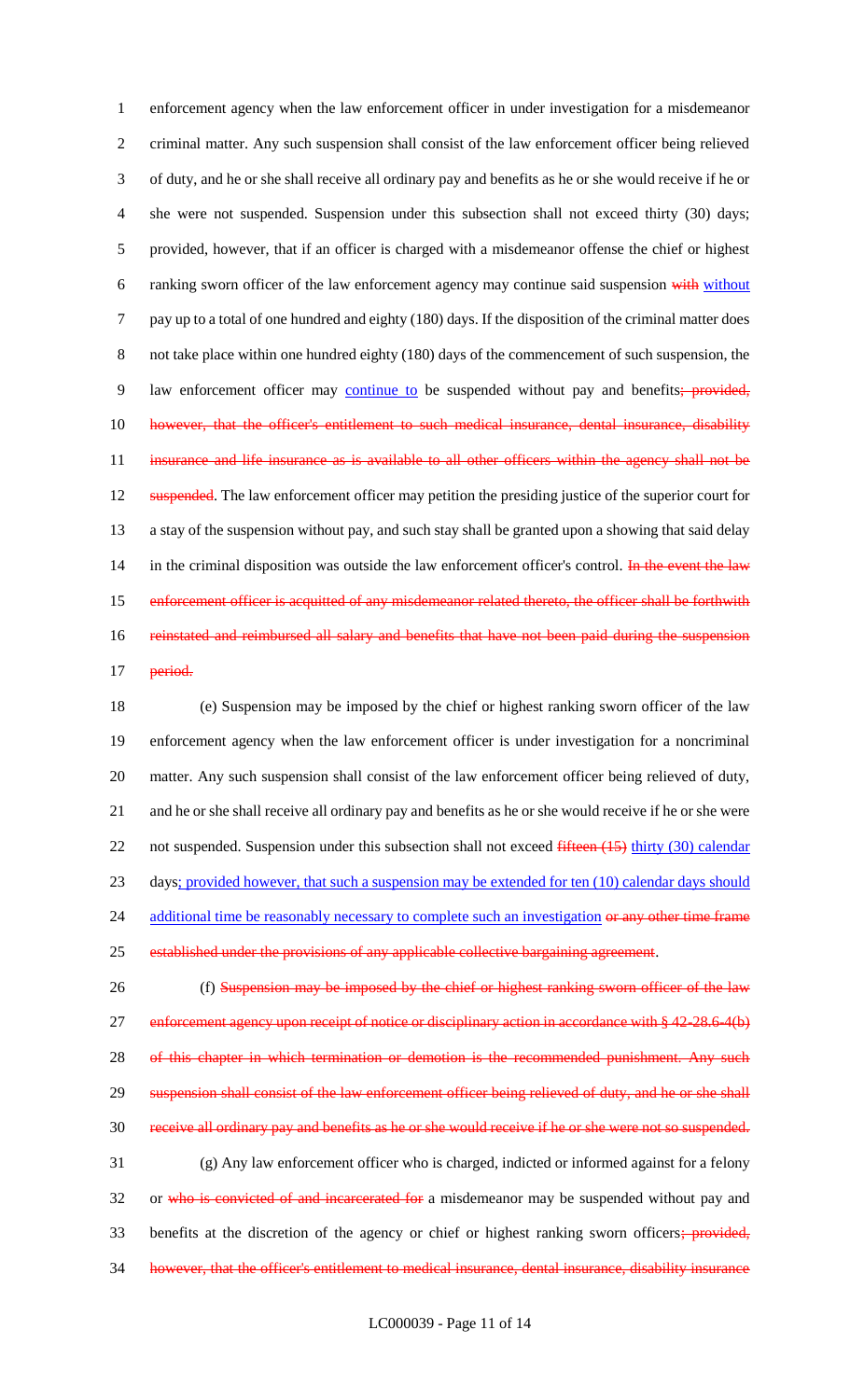1 and life insurance as is available to all other officers within the agency shall not be suspended. In the event that the law enforcement officer is acquitted of any felony related thereto, the officer shall be reinstated and reimbursed forthwith for all salary and benefits that have not been paid during the suspension period; provided however, that reinstatement and reimbursement shall not be required if the agency proceeds with employment disciplinary action with charges, notice and hearing under the provisions of this chapter. 7 (h) Any law enforcement officer who is convicted of a felony or misdemeanor shall, 8 pending the prosecution of an appeal, be suspended without pay and benefits; provided, however, that the officer's entitlement to such medical insurance, dental insurance, disability insurance and 10 life insurance as is available to all other officers within the agency shall not be suspended.

 Whenever, upon appeal, such conviction is reversed, the suspension under this subsection shall terminate and the law enforcement officer shall forthwith be paid the salary and benefits that would 13 have been paid to him or her during that period of suspension; provided however, that reinstatement 14 and reimbursement shall not be required if the agency proceeds with employment disciplinary 15 action with charges, notice and hearing under the provisions of this chapter.

 (i) Any law enforcement officer who pleads guilty or no contest to a felony charge or whose conviction of a felony has, after or in the absence of a timely appeal, become final may be dismissed by the law enforcement agency and, in the event of such dismissal, other provisions of this chapter shall not apply.

**42-28.6-14. Retaliation for exercising rights Retaliation for exercising rights or denial** 

**of rights.**

 (a) No law enforcement officer shall be discharged, demoted, disciplined, or denied promotion, transfer or reassignment, or otherwise discriminated against in regard to his or her employment or be threatened with any such treatment, by reason of his or her exercise of or demand for rights granted in this subtitle, or by reason of the lawful exercise of his or her constitutional rights.

 (b) Any law enforcement officer who is denied any right afforded by this subtitle may apply, either individually or through his or her certified or recognized employee organization, to the superior court where he or she resides or is regularly employed for any order directing the law enforcement agency to show cause why the right should not be afforded.

# **42-28.6-15. Exclusivity of remedy Exclusivity of remedy -- Retention of discipline**

**records and reporting of same.**

 The remedies contained herein shall be the sole and exclusive remedies for all law 34 enforcement officers subject to the provisions of this chapter. A law enforcement agency shall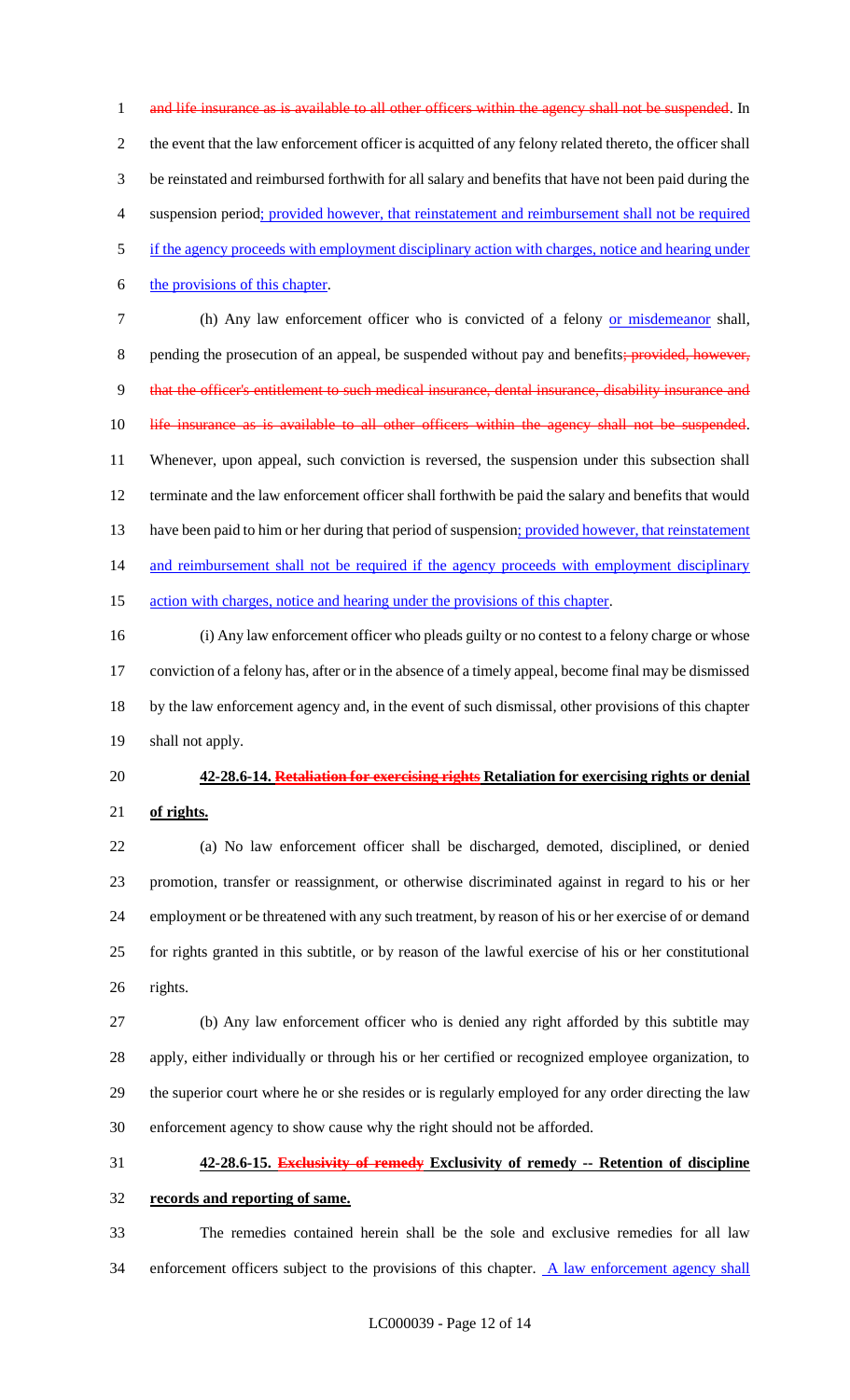- 1 retain all records of an officer's disciplinary history, including, but not limited to, oral and written
- 2 reprimands, up to and including all records of suspension(s) and termination. A law enforcement
- 3 agency shall fully comply with any reporting obligations imposed by federal law to report and
- 4 document a law enforcement officer's misconduct. No provision or section in this chapter shall be
- 5 construed or applied to conflict with or impede any such reporting obligations.
- 6 SECTION 3. Chapter 42-28.6 of the General Laws entitled "Law Enforcement Officers'
- 7 Bill of Rights" is hereby amended by adding thereto the following section:
- 8 **42-28.6-18. Title.**
- 9 This chapter shall be known as the "Law Enforcement Officers' Accountability Act."
- 10 SECTION 4. This act shall take effect upon passage.

#### ======== LC000039 ========